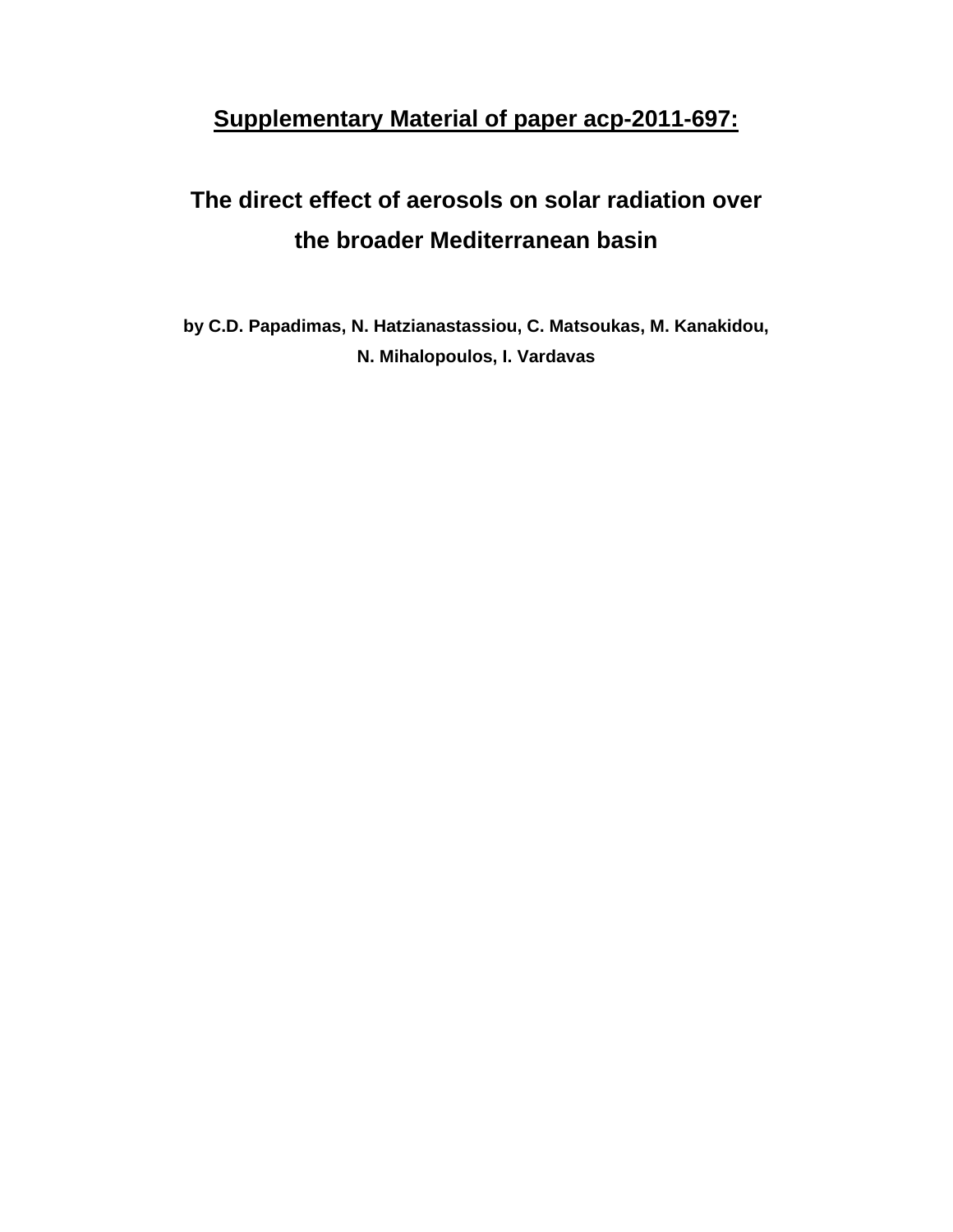**Table S1.** Comparison between model and GEBA surface solar radiation fluxes at four selected GEBA stations located in the Mediterranean basin. The mean regional values and changes of SSR with respect to the means (in Wm<sup>-2</sup> and %, respectively), the bias and the correlation coefficients between model and GEBA fluxes are given.

|                                | <b>Station 1274</b><br>Corsica<br>(41.92N, 8.8E) |        | <b>Station 1479</b><br>Italy<br>(48.25N, 16.4E) |         | <b>Station 3703</b><br>Greece<br>(40.63N, 22.96E) |       | <b>Station 3757</b><br>Switzerland<br>(46.0N, 8.96E) |       |
|--------------------------------|--------------------------------------------------|--------|-------------------------------------------------|---------|---------------------------------------------------|-------|------------------------------------------------------|-------|
|                                | <b>GEBA</b>                                      | Model  | <b>GEBA</b>                                     | Model   | <b>GEBA</b>                                       | Model | GEBA                                                 | Model |
| Mean value                     | 185.6                                            | 178.6  | 141.5                                           | 125.7   | 182.5                                             | 163.9 | 148.2                                                | 136.1 |
| Change $(\%)$<br>$(2000-2007)$ | $-6.3$                                           | $-3.1$ | 7.3                                             | 3.8     | 11.7                                              | 10.3  | 2.6                                                  | 2.2   |
| <b>Bias</b>                    |                                                  | $-7$   |                                                 | $-15.8$ | $-18.6$                                           |       | $-12.1$                                              |       |
| $R_{model\text{-}GEBA}$        |                                                  | 0.99   | 0.98                                            |         | 0.99                                              |       | 0.99                                                 |       |

Table S2. Regional mean values of aerosol direct radiative effect (DRE, in Wm<sup>-2</sup>) over the eastern Mediterranean basin (20°E to 38.5°E) under all-sky conditions. DRE on outgoing solar radiation at TOA (DRE<sub>TOA</sub>), on solar radiation absorbed in the atmosphere ( $DRE<sub>atm</sub>$ ), on downward surface solar radiation ( $DRE<sub>surf</sub>$ ), and on net downward (or absorbed) radiation at surface (DRE<sub>surfnet</sub>). Seasonal mean values are given for winter (November-December-January, DJF), spring (March-April-May, MAM), summer (June-July-August, JJA), autumn (September-October-November, SON) and for the entire period (2000-2007). The values in parentheses indicate the corresponding quantities under clear-sky conditions.

|              | TOA                               | Atmosphere                       | <b>Surface</b>                      |                                                                   |  |
|--------------|-----------------------------------|----------------------------------|-------------------------------------|-------------------------------------------------------------------|--|
|              | $(DRE_{TOA})$                     | $(DRE_{atm})$                    | $DRE_{surf}$                        | $\boldsymbol{D} \boldsymbol{R} \boldsymbol{E}_{\textit{netsurf}}$ |  |
| Year         | $-2.5 \pm 0.3$ ( $-4.5 \pm 0.4$ ) | $11.6 \pm 0.9$ (14.9 $\pm$ 0.7)  | $-17.4 \pm 1.5$ ( $-23.9 \pm 1.9$ ) | $-14.1 \pm 1.1 (-19.4 \pm 1.2)$                                   |  |
| $_{\rm DJF}$ | $-0.6 \pm 0.3$ ( $-2.2 \pm 0.3$ ) | $5.5 \pm 2.7$ (9.4 $\pm$ 4.2)    | $-8.3 \pm 3.5$ ( $-15.6 \pm 5.6$ )  | $-6.1\pm2.4$ ( $-11.6\pm3.9$ )                                    |  |
| MAM          | $-2.3 \pm 0.6$ ( $-5.1 \pm 0.1$ ) | $15.9 \pm 3.2$ (20.4 $\pm 3.3$ ) | $-22.5 \pm 4.5$ ( $-31.4 \pm 4.8$ ) | $-18.1\pm3.8$ ( $-25.5\pm4.2$ )                                   |  |
| <b>JJA</b>   | $-4.5\pm0.1$ ( $-6.3\pm0.1$ )     | $17.5 \pm 0.8$ (19.6 $\pm 1.6$ ) | $-26.7 \pm 2.2$ ( $-31.3 \pm 2.1$ ) | $-22.0 \pm 1.7 (-25.9 \pm 1.5)$                                   |  |
| SON          | $-2.5 \pm 0.7$ ( $-4.4 \pm 0.6$ ) | $7.6 \pm 3.7$ (10.0 $\pm$ 3.2)   | $-12.3 \pm 5.5$ ( $-17.4 \pm 4.8$ ) | $-10.1\pm4.4$ ( $-14.4\pm3.8$ )                                   |  |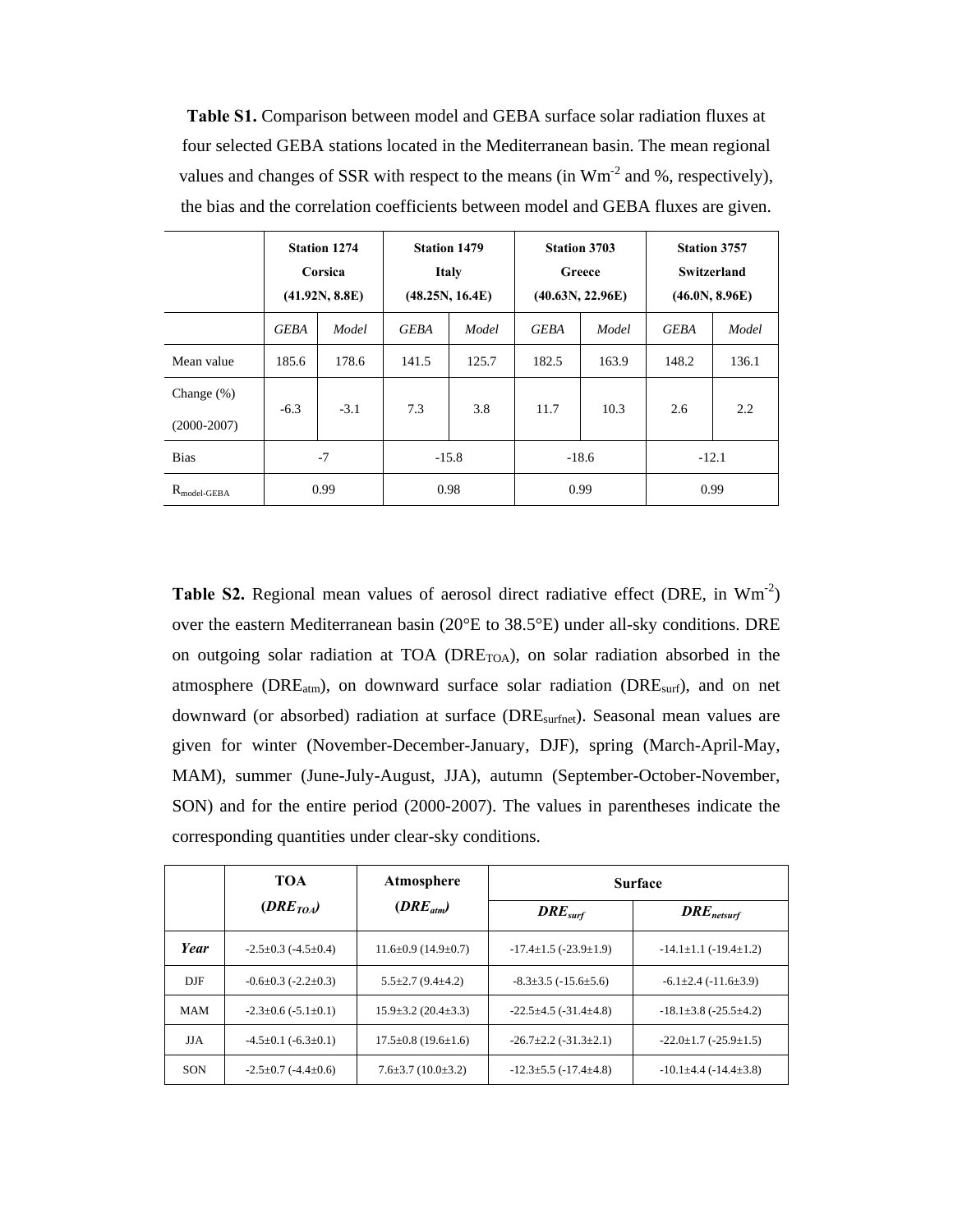|              | <b>TOA</b>                        | Atmosphere                      | <b>Surface</b>                      |                                     |  |
|--------------|-----------------------------------|---------------------------------|-------------------------------------|-------------------------------------|--|
|              | $(DRE_{TOA})$                     | $(DRE_{atm})$                   | DRE <sub>surf</sub>                 | $DRE_{nesturf}$                     |  |
| Year         | $-3.4 \pm 0.4$ ( $-5.8 \pm 0.5$ ) | $10.3 \pm 0.4$ (13.4 $\pm$ 0.6) | $-16.2 \pm 1.2$ ( $-22.7 \pm 1.0$ ) | $-13.7\pm0.9$ ( $-19.2\pm1.1$ )     |  |
| $_{\rm DIF}$ | $-1.3\pm0.1$ ( $-3.1\pm0.3$ )     | $4.1 \pm 2.2$ (7.2 $\pm 3.6$ )  | $-6.8 \pm 3.0$ ( $-13.0 \pm 5.0$ )  | $-5.4 \pm 2.3$ ( $-10.2 \pm 3.6$ )  |  |
| MAM          | $-3.9 \pm 1.1$ ( $-7.3 \pm 1.6$ ) | $13.3 \pm 2.9$ (17.5 $\pm$ 2.9) | $-20.2 \pm 4.1$ ( $-29.1 \pm 4.1$ ) | $-17.2 \pm 3.9$ ( $-24.8 \pm 4.2$ ) |  |
| <b>JJA</b>   | $-6.1 \pm 0.7$ ( $-8.2 \pm 0.5$ ) | $16.3 \pm 1.4(18.8 \pm 2.0)$    | $-25.8 \pm 1.5$ ( $-31.1 \pm 2.3$ ) | $-22.4 \pm 1.2$ ( $-27.0 \pm 1.9$ ) |  |
| <b>SON</b>   | $-2.4 \pm 0.8$ ( $-4.5 \pm 0.6$ ) | $7.5 \pm 3.9$ (10.3 $\pm 3.5$ ) | $-12.0 \pm 5.6$ ( $-17.7 \pm 5.4$ ) | $-9.9\pm4.7$ ( $-14.9\pm4.4$ )      |  |

**Table S3.** As in Table S2, but for the central Mediterranean basin (10°E to 20°E).

**Table S4.** As in Table S2, but for the western Mediterranean basin (10.5°W to 10°E).

|              | TOA                               | Atmosphere                       | <b>Surface</b>                      |                                     |  |
|--------------|-----------------------------------|----------------------------------|-------------------------------------|-------------------------------------|--|
|              | $(DRE_{TOA})$                     | $(DRE_{atm})$                    | $DRE_{surf}$                        | $DRE_{nesturf}$                     |  |
| Year         | $-1.2\pm0.1$ ( $-2.5\pm0.2$ )     | $11.4 \pm 0.3$ (14.5 $\pm$ 0.3)  | $-15.9 \pm 0.4$ ( $-22.2 \pm 0.5$ ) | $-12.6 \pm 0.4$ ( $-17.7 \pm 0.5$ ) |  |
| $_{\rm DIF}$ | $-0.7\pm0.3$ ( $-2.5\pm0.7$ )     | $3.9 \pm 1.6$ (5.6 $\pm 2.1$ )   | $-6.0\pm2.2$ ( $-10.5\pm3.3$ )      | $-4.6 \pm 1.7$ ( $-8.2 \pm 2.6$ )   |  |
| <b>MAM</b>   | $-0.9 \pm 0.3$ ( $-3.3 \pm 0.2$ ) | $14.9 \pm 2.2$ (19.6 $\pm 2.9$ ) | $-20.1 \pm 3.1$ ( $-28.6 \pm 3.9$ ) | $-15.9\pm 2.5$ ( $-22.9\pm 3.1$ )   |  |
| <b>JJA</b>   | $-2.3 \pm 0.6$ ( $-4.4 \pm 0.7$ ) | $18.8 \pm 2.1(22.1 \pm 2.7)$     | $-26.2 \pm 2.4$ ( $-32.7 \pm 3.1$ ) | $-21.1 \pm 1.9$ ( $-26.5 \pm 2.4$ ) |  |
| <b>SON</b>   | $-0.8 \pm 0.3$ ( $-2.5 \pm 0.3$ ) | $7.9\pm4.6(10.8\pm5.4)$          | $-11.2\pm 6.0$ ( $-16.8\pm 6.8$ )   | $-8.8\pm4.6$ ( $-13.3\pm5.2$ )      |  |

**Table S5.** Relative percentage changes of aerosol direct radiative effects (DRE) over the broader Mediterranean basin over the period 2000-2007, based on deseasonalized anomalies of DREs. The numbers in parentheses indicate corresponding changes of DREs under clear-sky-conditions.

|              | <b>TOA</b>        | Atmospheric<br>column<br>$(DRE_{atm})$ | <b>Surface</b> |                                                                   |  |
|--------------|-------------------|----------------------------------------|----------------|-------------------------------------------------------------------|--|
|              | $(DRE_{TOA})$     |                                        | $DRE_{surf}$   | $\boldsymbol{D} \boldsymbol{R} \boldsymbol{E}_{\textit{netsurf}}$ |  |
| Year         | $-26.8$ $(-22.9)$ | $-16.6(-12.5)$                         | $-17.1(-13.8)$ | $-18.4(-15.0)$                                                    |  |
| $_{\rm DJF}$ | $-10.3$ $(-10.6)$ | $-12.0$ $(-3.3)$                       | $-11.8(-5.2)$  | $-11.7(-5.1)$                                                     |  |
| <b>MAM</b>   | $-31.0(-21.4)$    | $-17.4(-13.4)$                         | $-17.7(-13.7)$ | $-19.3(-15.2)$                                                    |  |
| <b>JJA</b>   | $-21.0(-18.9)$    | $-16.8(-15.0)$                         | $-16.6(-14.9)$ | $-17.6(-16.0)$                                                    |  |
| SON          | $-25.3(-30.0)$    | $-20.9(-17.7)$                         | $-21.3(-20.5)$ | $-21.8(-20.9)$                                                    |  |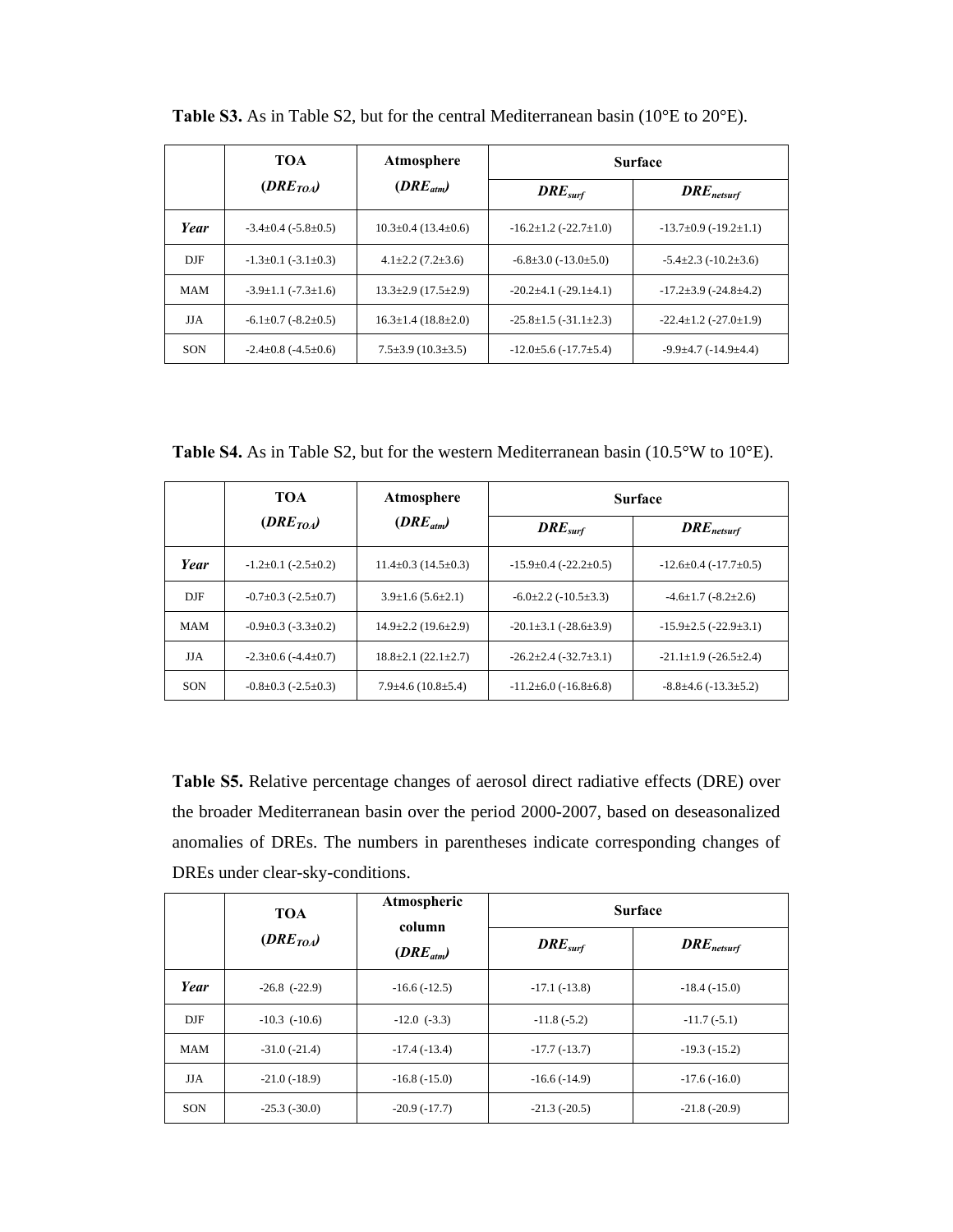

**Figure S1**. (a) Scatterplot comparison between model-computed and Global Energy Balance Archive (GEBA) grid-cell data of monthly average downward surface solar radiation (SSR) over the broader Mediterranean basin for the time period 2000–2007. The correlation coefficient (R), the standard deviation (SD) of differences between GEBA and model data, the total number of matched data pairs (N), the mean SSR values for GEBA and model together with their bias, and the equation for the applied linear regression fit between model and GEBA are also given. (b) Time-series of GEBA (black points) and model (red points) monthly SSR for the four selected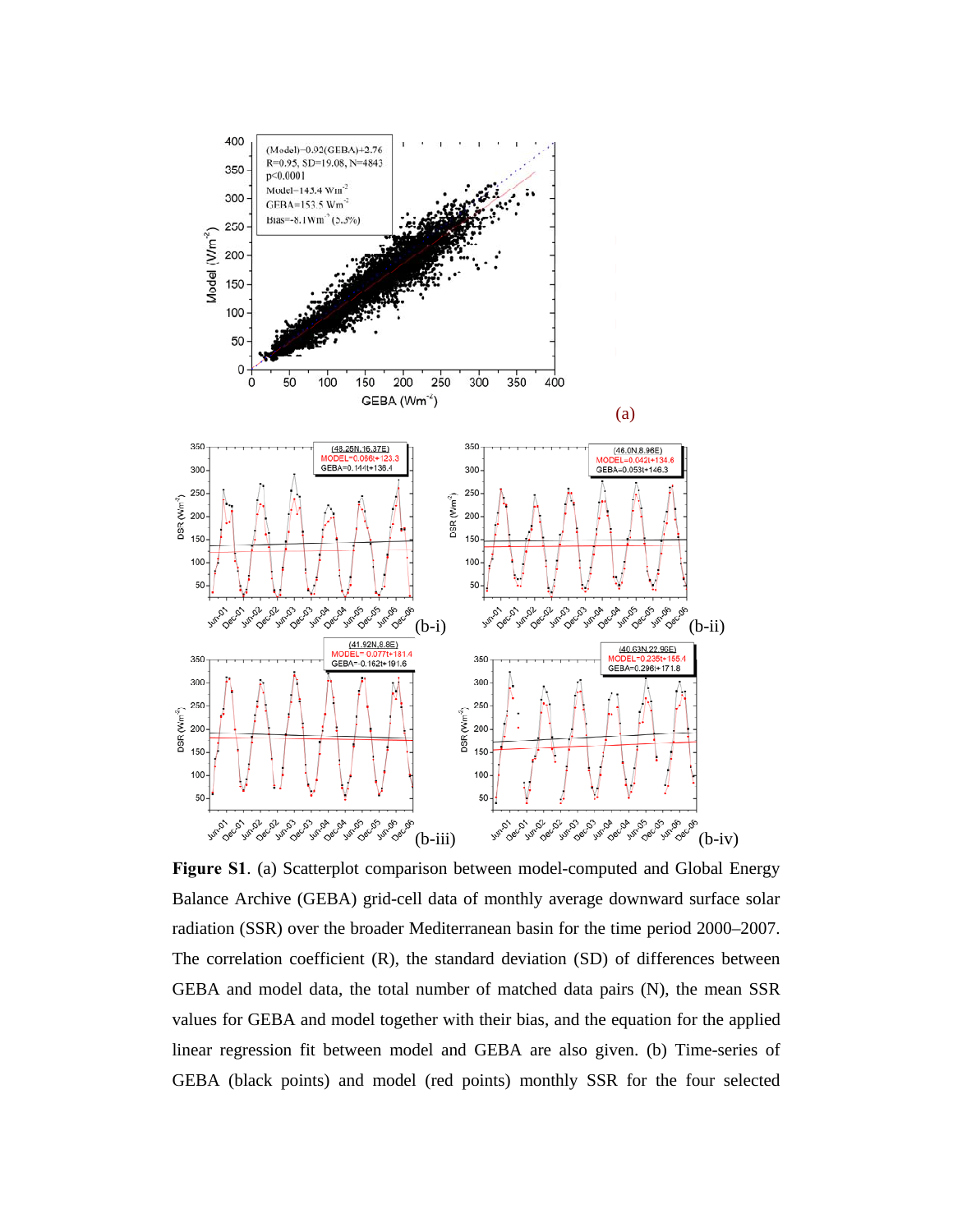GEBA stations (see Table 6). The linear fits to the time-series are also shown (black solid lines for GEBA and red solid lines for model)**.**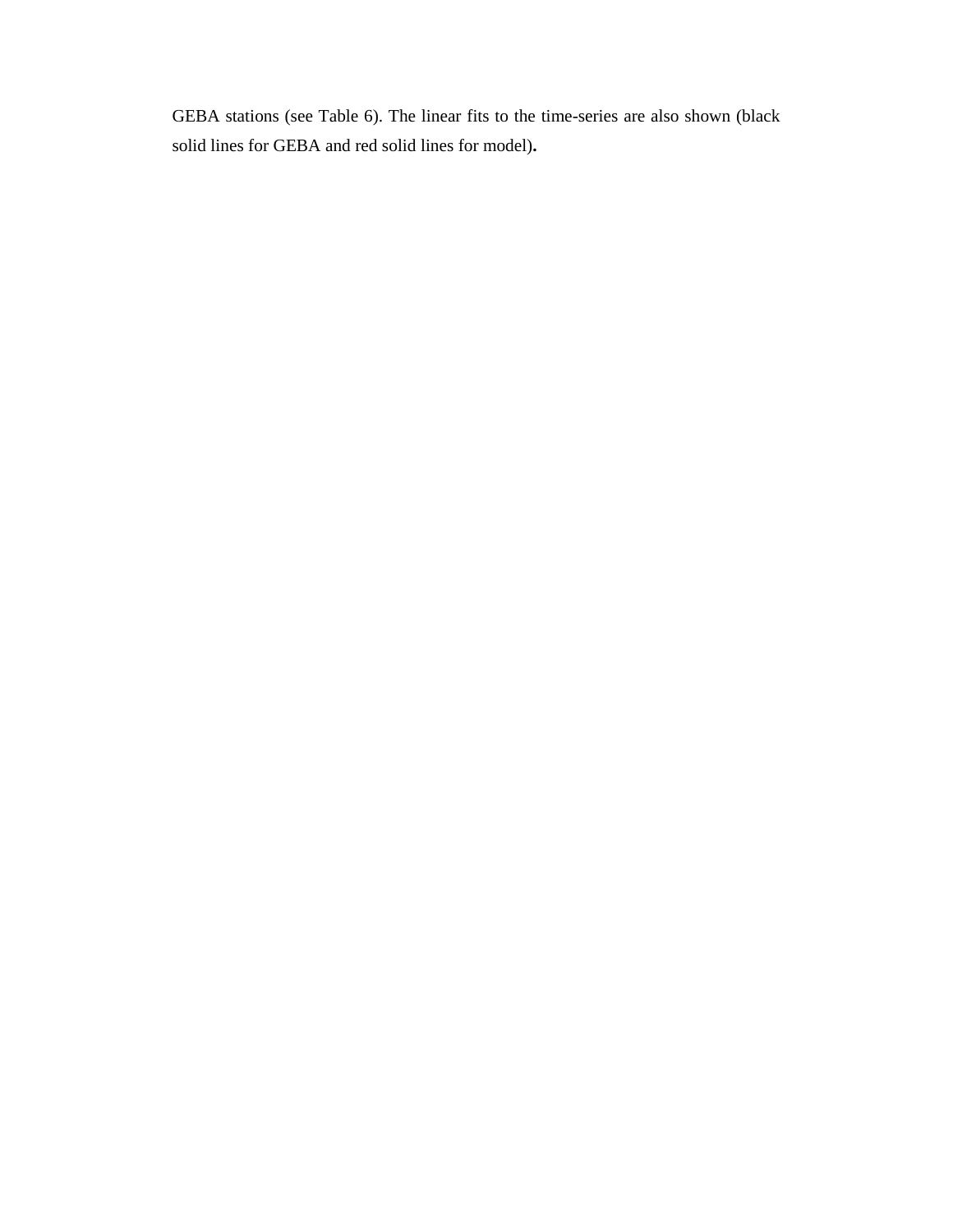

**Figure S2.** Seasonal seven-year (2000-2007) average geographical distribution of aerosol direct radiative effect on the outgoing shortwave radiation at the top of the atmosphere (DRE<sub>TOA</sub>, in  $Wm^{-2}$ ) over the broader Mediterranean basin under all-sky conditions. Results are given for: (i) winter, (ii) spring, (iii) summer and (iv) autumn.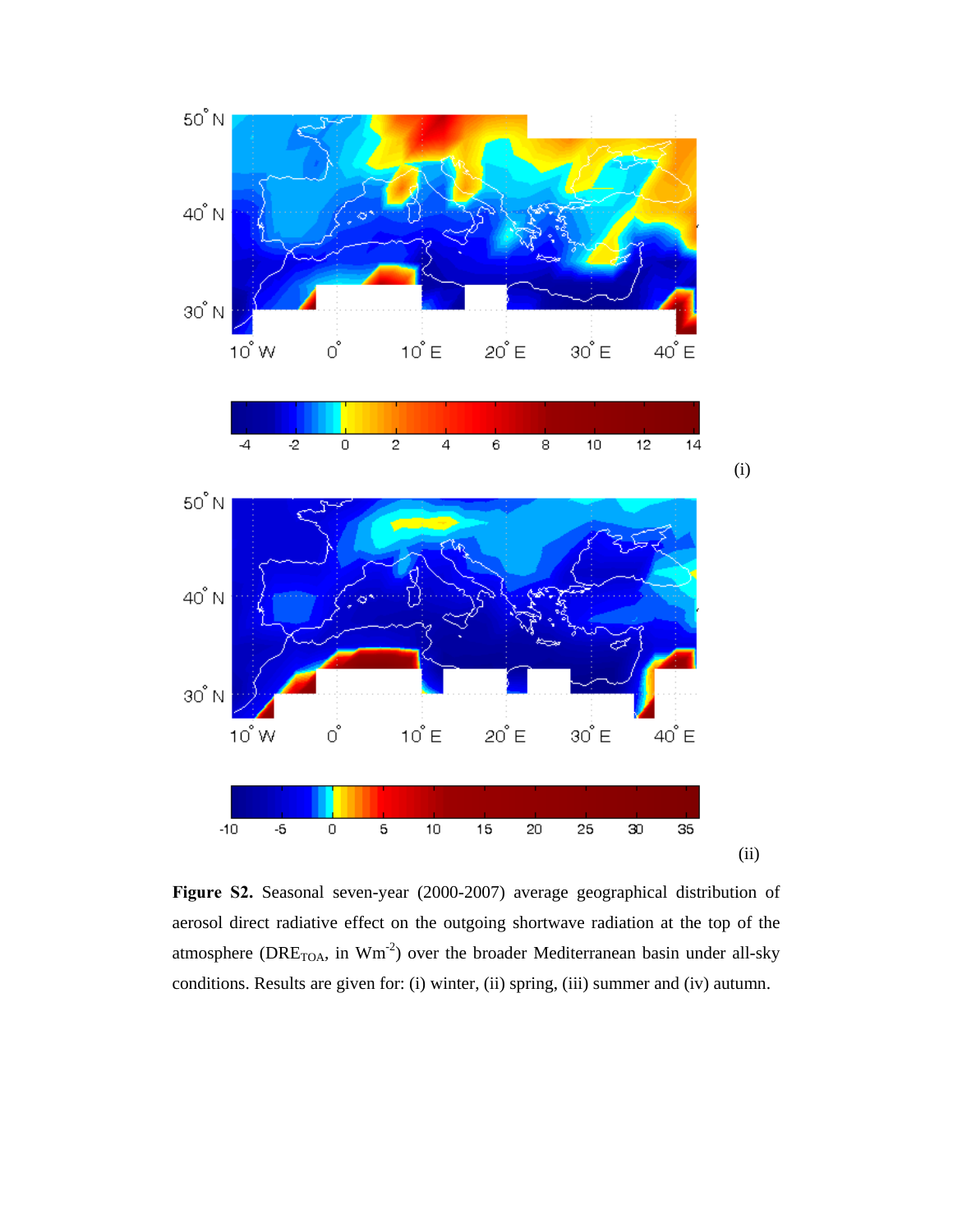

**Figure S2 (continued).** Seasonal seven-year (2000-2007) average geographical distribution of aerosol direct radiative effect on the outgoing shortwave radiation at the top of the atmosphere ( $DRE<sub>TOA</sub>$ , in  $Wm<sup>-2</sup>$ ) over the broader Mediterranean basin under all-sky conditions. Results are given for: (i) winter, (ii) spring, (iii) summer and (iv) autumn.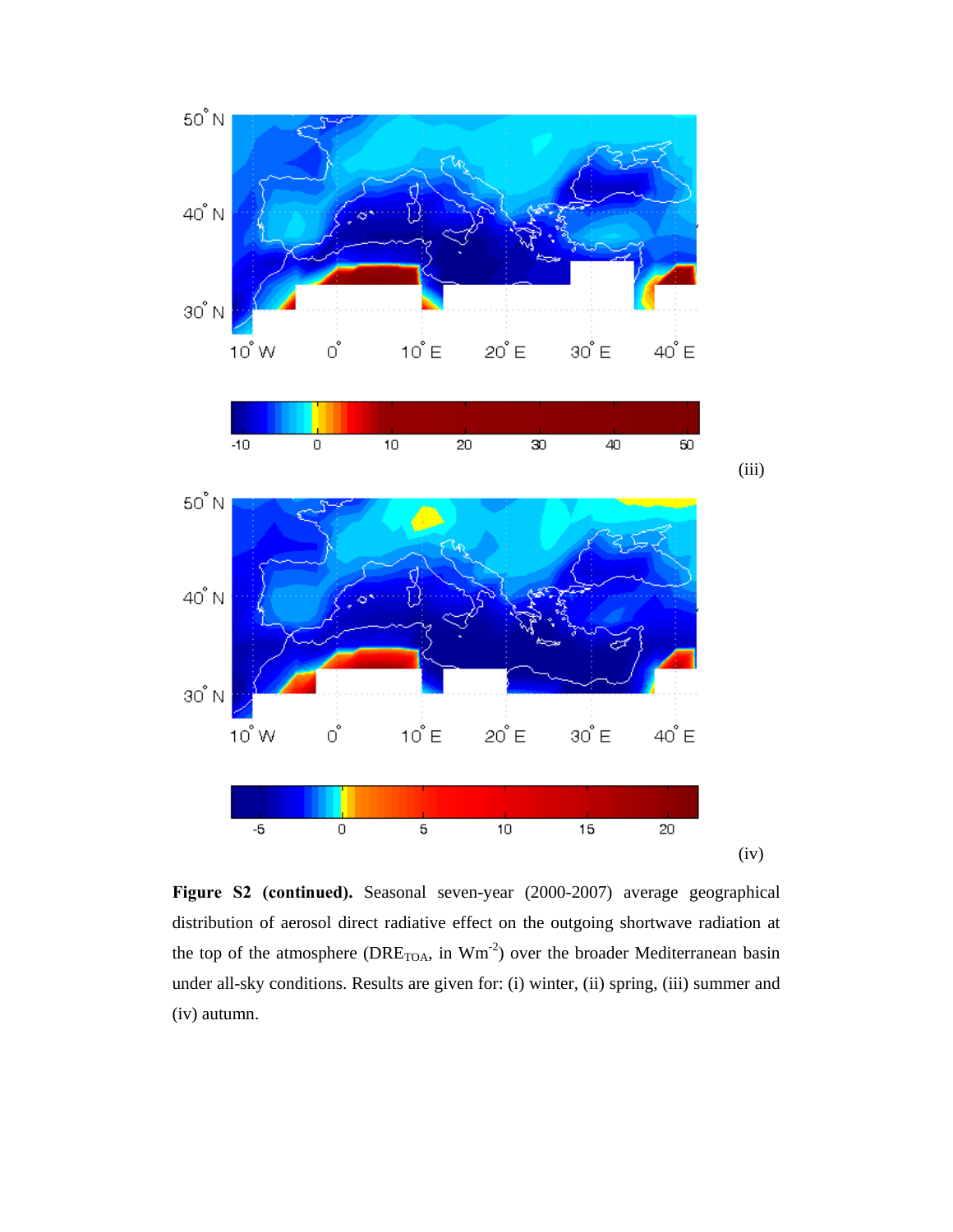

**Figure S3.** Seasonal seven-year (2000-2007) average geographical distribution of aerosol direct radiative effect on the atmospheric absorption of shortwave radiation (DREatm, in Wm-2) over the broader Mediterranean basin under all-sky conditions. Results are given for: (i) winter, (ii) spring, (iii) summer and (iv) autumn.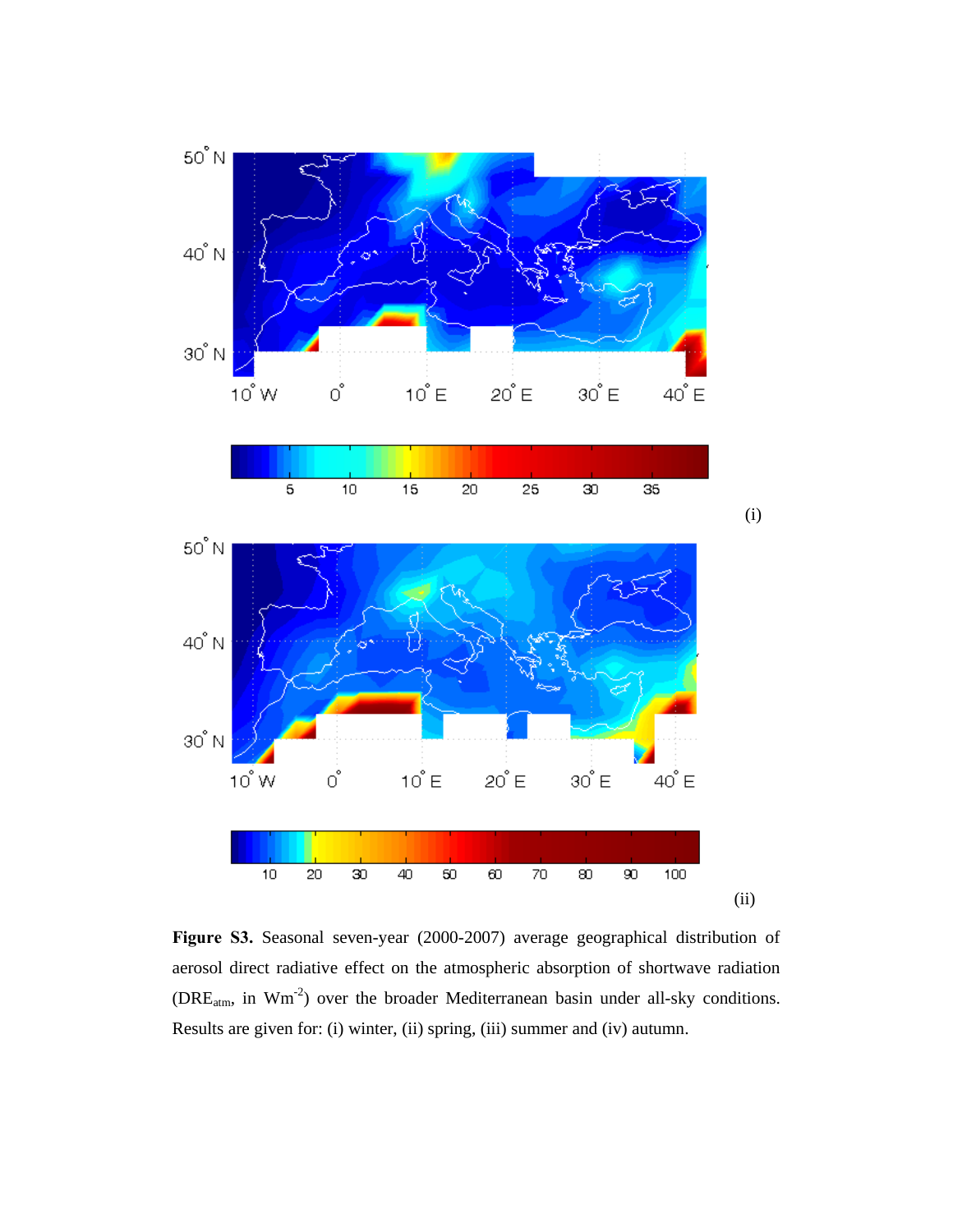

**Figure S3 (continued).** Seasonal seven-year (2000-2007) average geographical distribution of aerosol direct radiative effect on the atmospheric absorption of shortwave radiation ( $DRE_{atm}$ , in  $Wm^{-2}$ ) over the broader Mediterranean basin under all-sky conditions. Results are given for: (i) winter, (ii) spring, (iii) summer and (iv) autumn.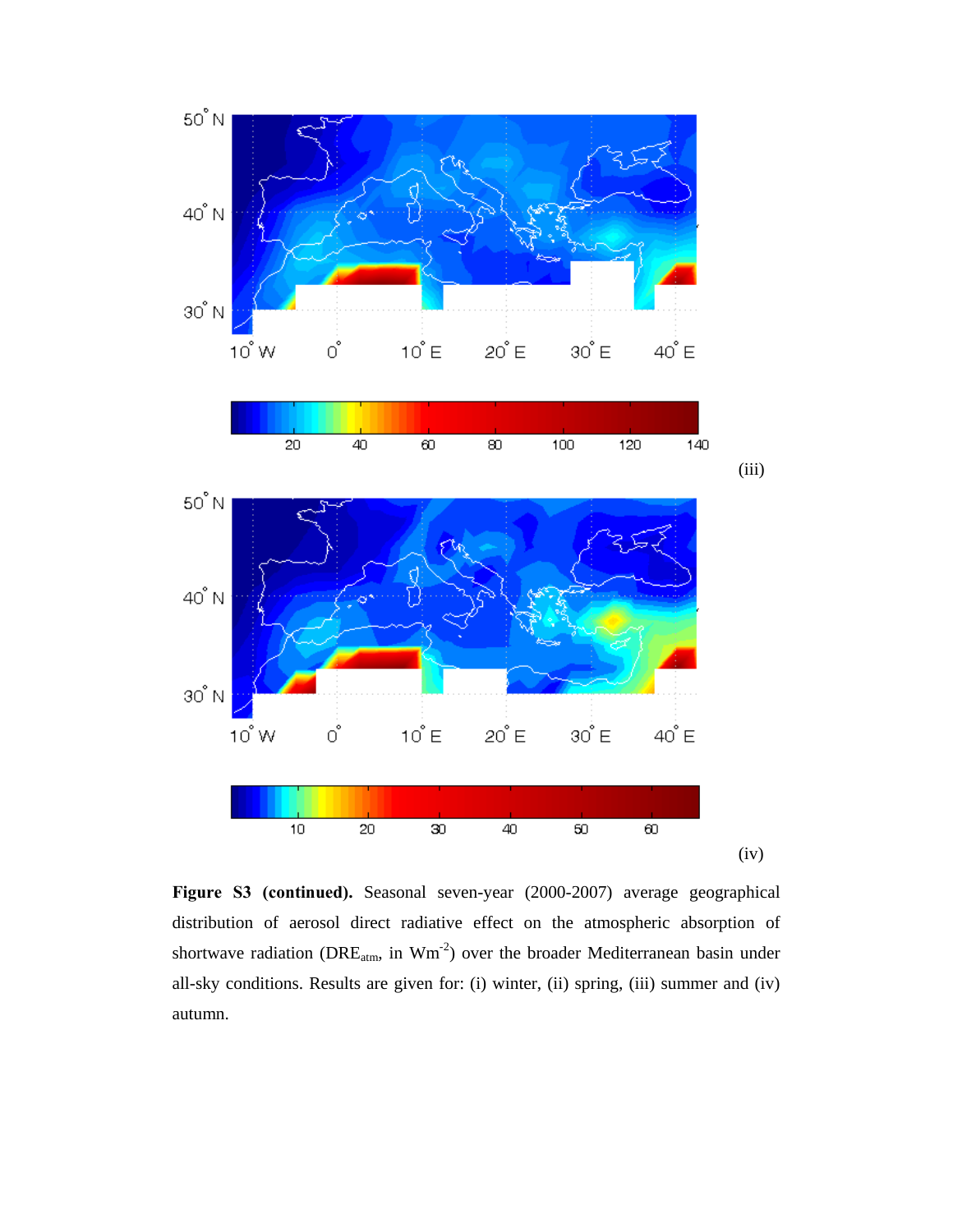

**Figure S4.** Seasonal seven-year (2000-2007) average geographical distribution of aerosol direct radiative effect on the absorbed solar radiation at the Earth's surface (DREnetsurf, in Wm-2) over the broader Mediterranean basin under all-sky conditions. Results are given for: (i) winter, (ii) spring, (iii) summer and (iv) autumn.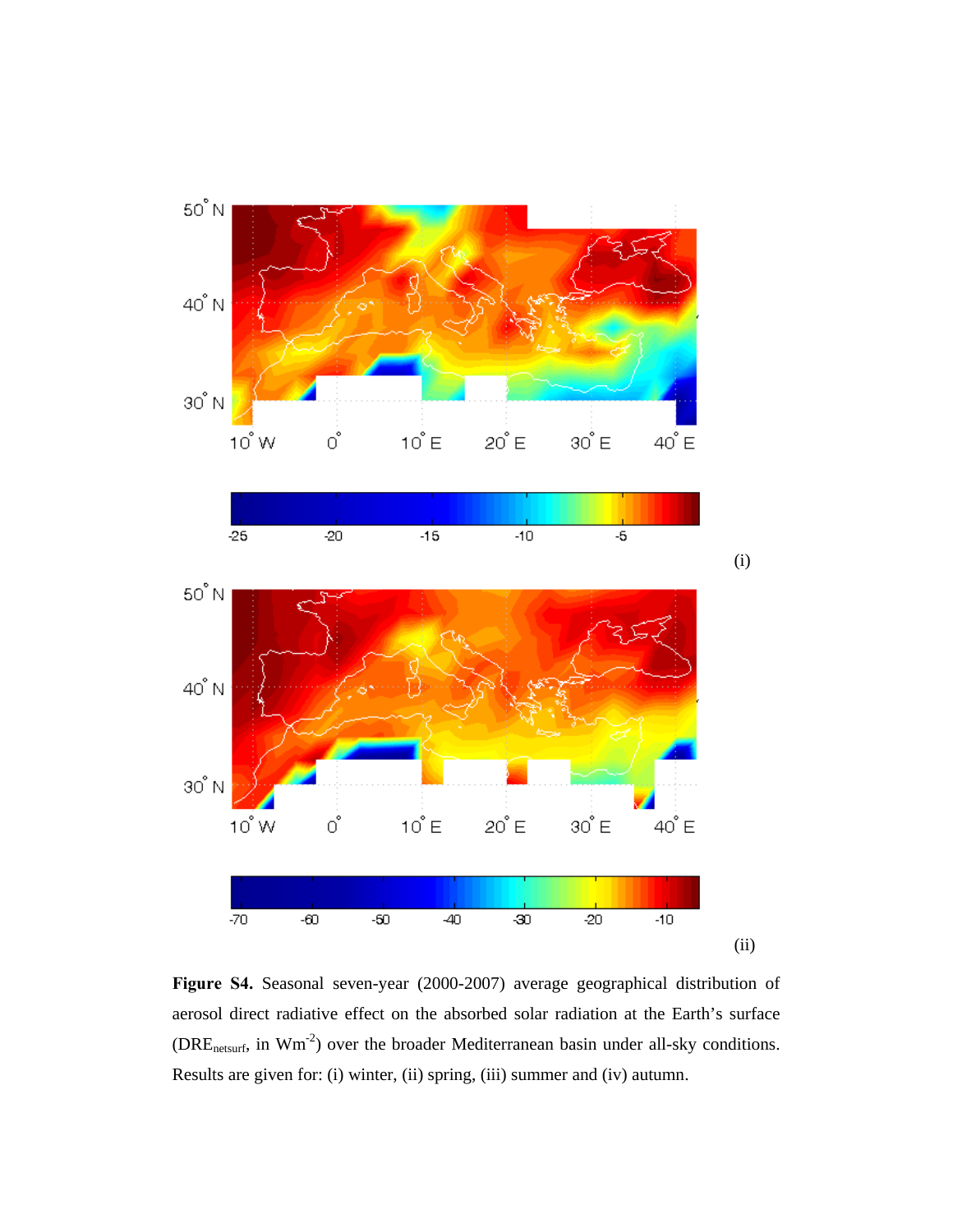

**Figure S4 (continued).** Seasonal seven-year (2000-2007) average geographical distribution of aerosol direct radiative effect on the absorbed solar radiation at the Earth's surface (DRE<sub>netsurf</sub>, in Wm<sup>-2</sup>) over the broader Mediterranean basin under allsky conditions. Results are given for: (i) winter, (ii) spring, (iii) summer and (iv) autumn.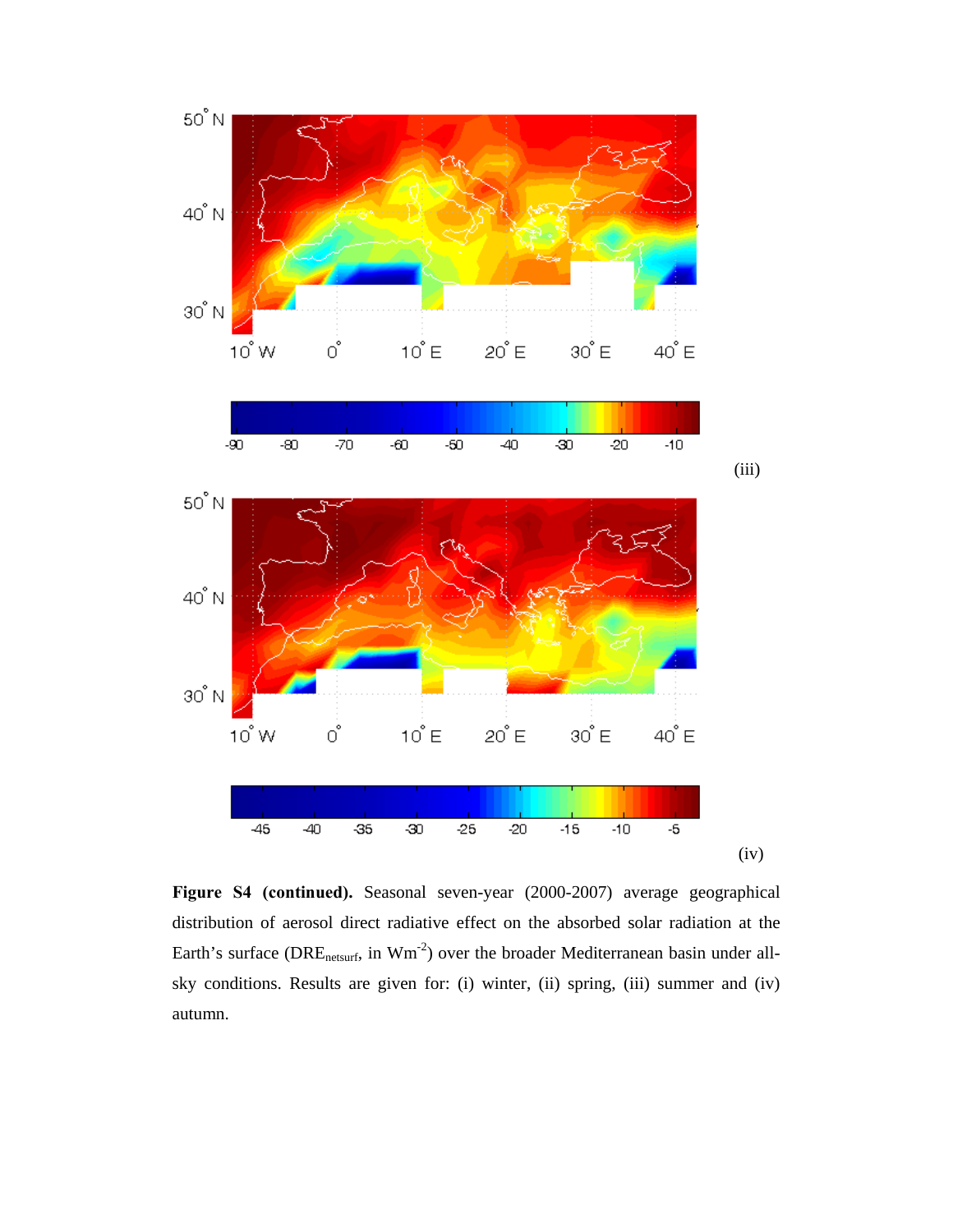

**Figure S5.** Time series (2000-2007) of mean regional monthly values of deseasonalized anomalies of: (a)  $DRE<sub>TOA</sub>$ , (b)  $DRE<sub>atm</sub>$  and (c)  $DRE<sub>nesturf</sub>$  (in Wm<sup>-2</sup>) for the broader Mediterranean basin, under all-sky (black line) and clear-sky (red line) conditions.